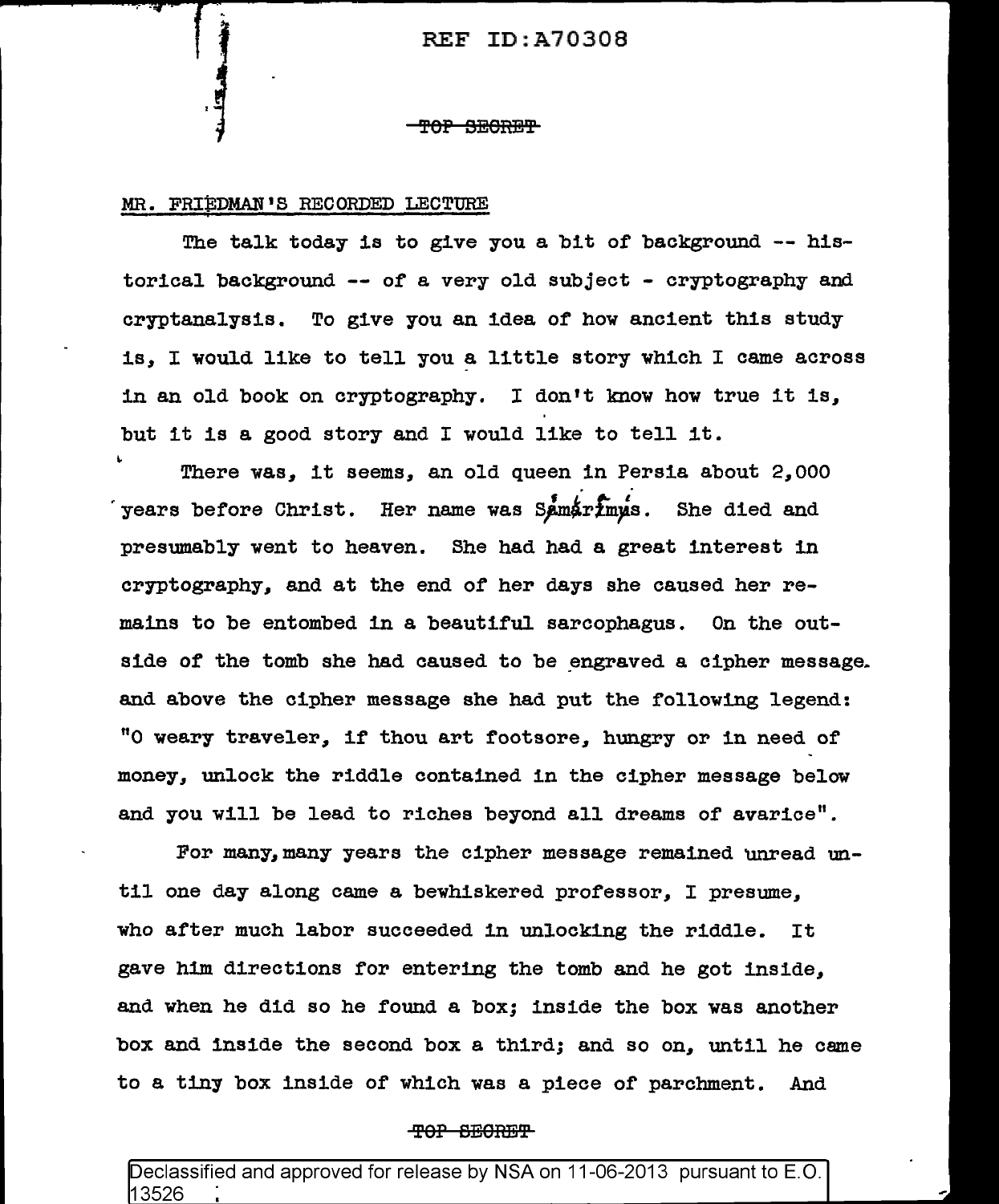## TOP BEORET

this was what was written on the parchment, "O, vile monster, to disturb these weary bones. If thou hadst learnt something more useful than the art of deciphering - thou wouldst not be hungry, footsore or in need of money".

And I presume that every so often each of you, when you come to examine your accounts probably think that the old gal had something. Now we will proceed with the slides:

# Slide 1

Here is a slide which gives you a. rebus. Those of you as children, remember how rou would be interested in this form of secret writing: "Good reader as you older grow, you see , that is an old chair, you will learn what now you," etc. Now the alphabet and cryptography, I believe, came from this very early form of rebus writing.

## Slide 2

In the Bible we find at least two instances of cipher writing: In Jeremiah, 25th Chapter, Verse 26, there occurs the expression: "and the king of Shashak shall drink after them". And again in Jeremiah: "How is Shashak taken". Now for many, many years this name "Shashak" was unknown, and not so long ago it was discovered that if you take the 22 letters of the Hebrew alphabet and write the first 11 on one line and the second 11 on the line below you have set up a reciprocal alphabet for substitution; so that "Shashak", you will see,

# TOP SECRET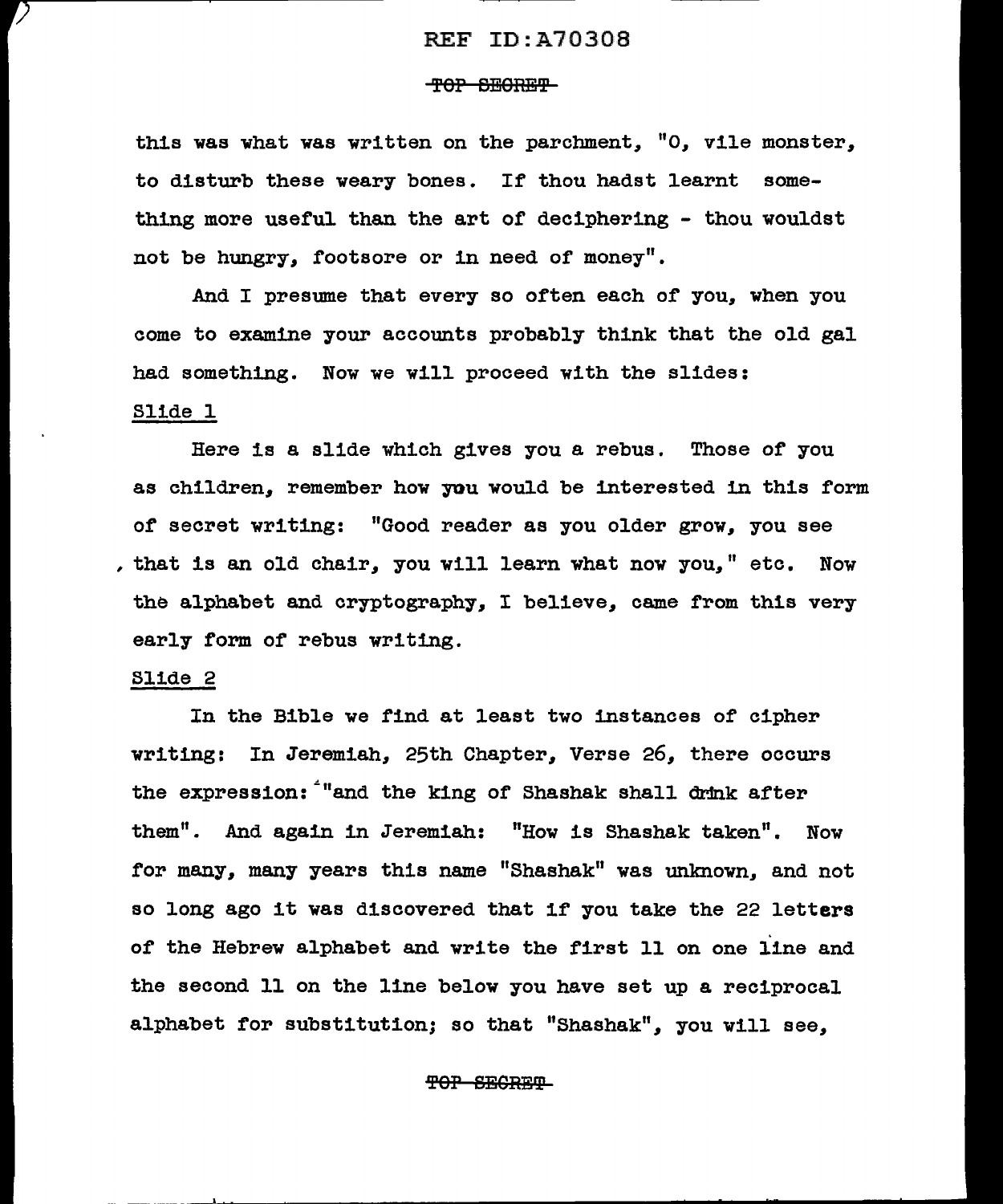## TOP SECRET

translates *BBL,* Babel, Babylon. In those days, or course, Hebrew writing didn't have the vowels, those had to be supplied, and so we see that "Shashak" stands for Babylon. Below, I have a representation of another ancient form of cipher writing among the Jews - the form which is now lmown as "Masonic  $written$ . The angles formed by the lines are used to represent the various letters of the alphabet. So, as you see, in the lower left hand corner, the angle opening toward the right stands for "A", or "1" and with the dot in it stands for "I" or "10", and so on. As children, no doubt, you made use of a similiar type of design.

# Slide 3

Among the ancient Greeks and Lacedemonians, there was in use a device known as the scytale. The device is pictured on this slide, but is not correct. It really should terminate in a point instead of being strictly with parallel sides. The way 1n which they used the device was this: When the commander of the field forces left for his command he was given a scytale of certain dimensions and an identical scytale was retained at the war office. When they wanted to send a message to the commander they wrapped a piece of parchment spirally around the scytale, and wrote along the edges of the parchment, and not as is shown on this slide; so that in order to read the writing, theoretically, you would have to have an identically dimensioned scytale on which you would wrap the parchment.

TOP BEORET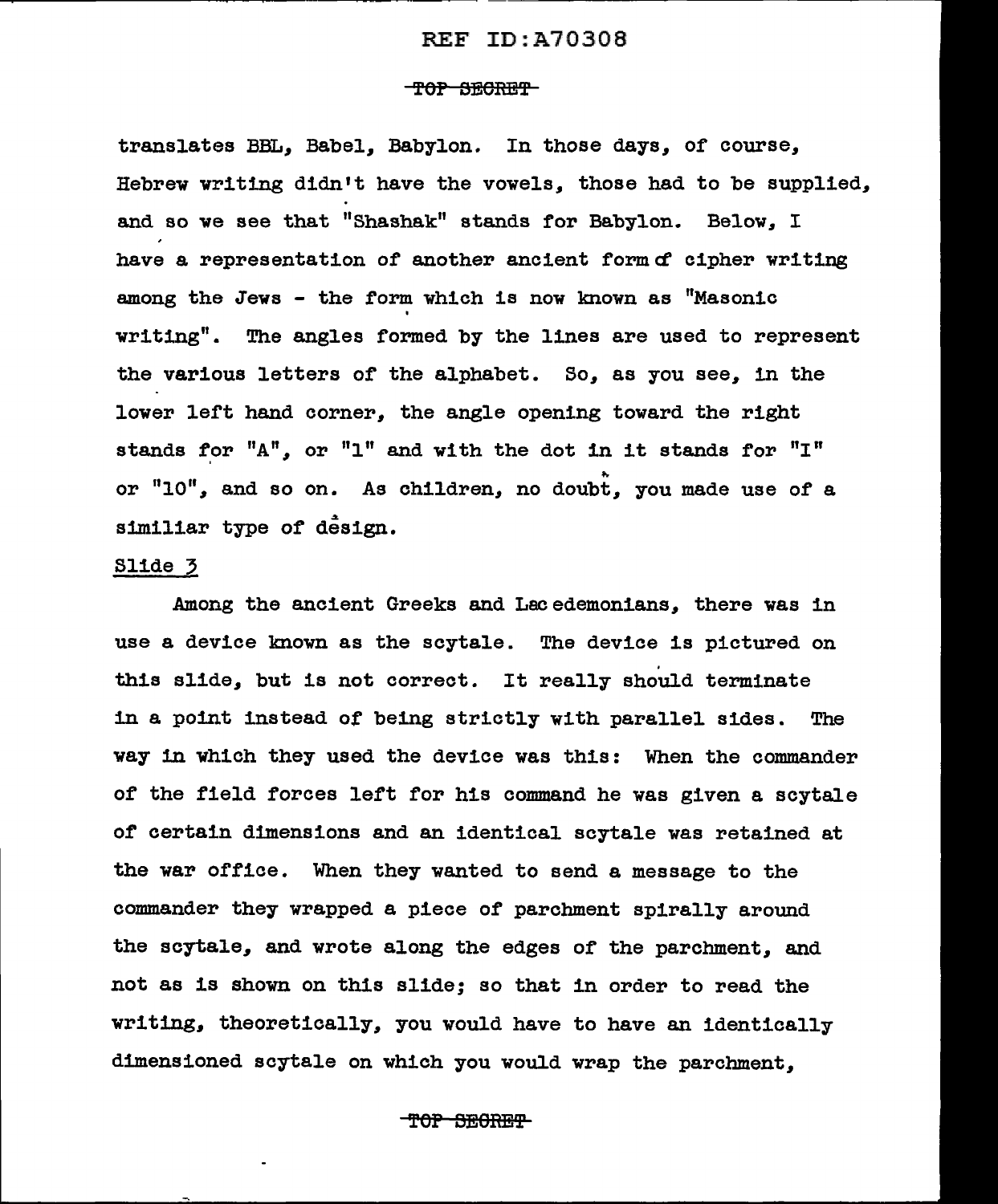#### TOP SECRET

thus bringing together the bits of lines which go to make up the letters. It is interesting to note that the baton which the field marshal today carries around as one of the insignia of his high office, is derived from the scytale.

# Slide 4

There are two forms --basic forms -- of cipher writing; one known as substitution, in which you replace the letters of the plain text with other letters or characters; and in the second form you transpose or re-arrange the letters. Here is a simple example of a substitution type of cryptography. This, I took from a Christmas card which was sent to me a number of years ago from one of the Signal Corps units. You will see the top line has three characters. It is in the "wigwag" code as it was called. T-H-E, and the next line reads, "season's"; "The Season's Greetings - etc". A very simple example of cipher writing.

## Slide 5

In the next slide I have some examples of quite old forms of ciphex• writing. The top one is an alphabet which was used by Charlemagne. There are numerous examples underneath but I won't have time to go into these, because I think I have some better examples later on.

# Slide 6

Sir Thomas More in his book about Utopia included at the end the type of writing which he called the "Utopian Alphabet"

TOP SEGRET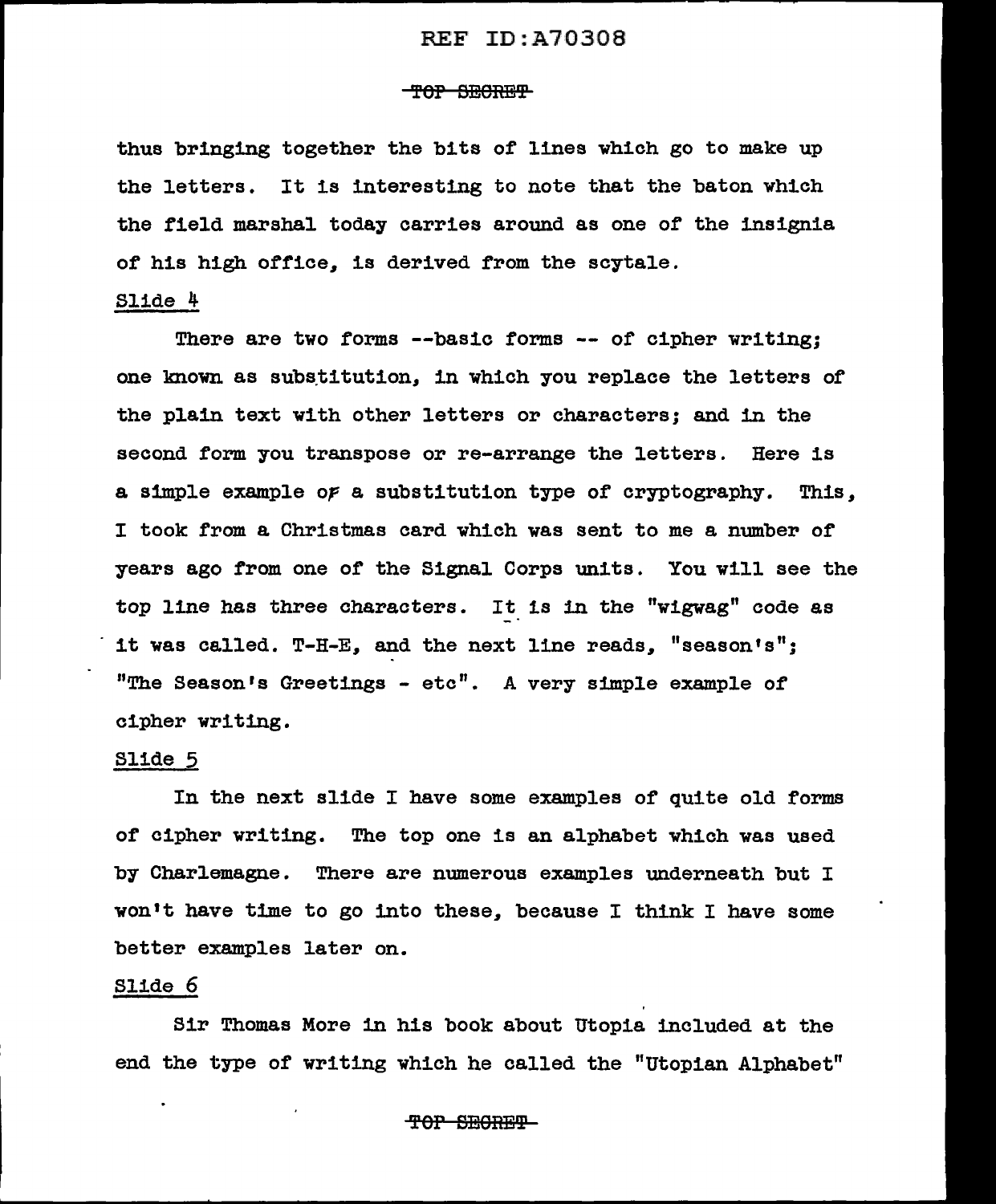#### TOP BEGRET

and I thought it was interesting to show you what it looked like. I took this from a book which was published in 1524. Slide 7

A number or years ago they came across a papyrus in Egypt which was very mysterious. The professors couldn't make out whether it was in Egyptian writing or some other form *ot* ancient writing, and for many years the significance or this parchment was unknown. Not long ago a young man without the wide background that the professors who had studied the parchment were fortunate to possess, came across this manuscript, and applying -the principles of simple substitution cipher finally succeeded 1n deciphering the writing. It turned out to be the formula used by a gentleman who apparently specialized in beauty work. That is, he was an ancient beautician, I suppose.

#### Slide 8

Now as old as that form of simple substitution is, nevertheless, even today, we come across examples of it every now and then. You will remember only two or three years ago, there was a sergeant in the United States Army who was arrested for being connected with a spy ring, and this is the type or cipher that was used by this group -- simple substitution. You w111 notice the characters are inter-lined with their equivalent plain text in German, and then the translation in English.

'l'OP SBORB'l'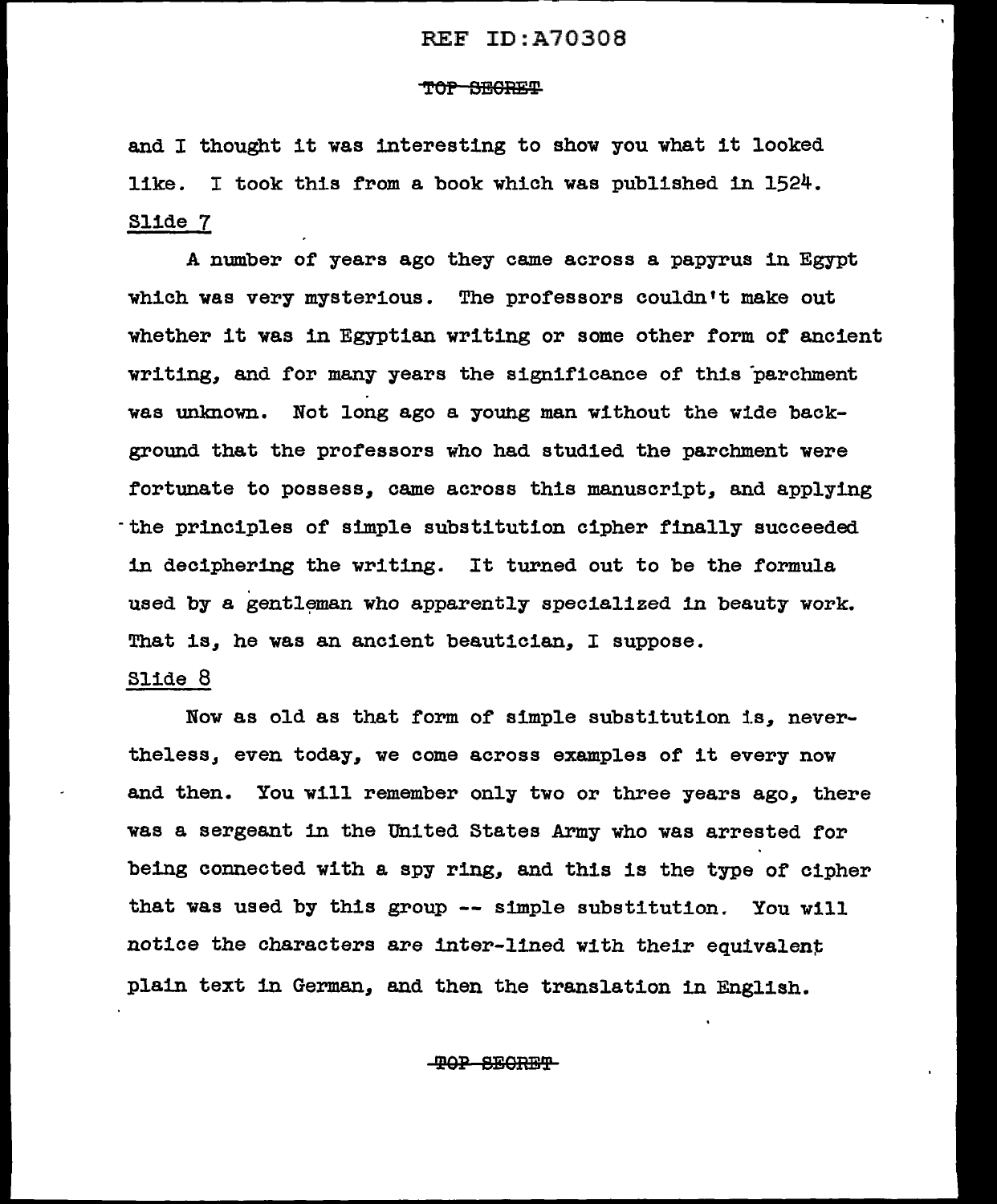#### TOP SECRET

# Slide 9

The idea of having multiple substitution came very early in the art. As you will see here, in 1401, there was used an aplhabet that had multiple representation for the high frequency letters. You see four characters to represent "a" and four to represent "e" and so on. This is the earliest known example of that type or substitution.

# Slide 10

It was indeed used by Mary, Queen of Scots, and this is an example or one of the alphabets used by her in certain correspondence. You will notice that there are two or three equivalents for some of the high frequency letters.

# Slide 11

The "Porta Alphabets" are well-known in the art of cryptography. They were invented and described by an Italian cryptographer named Porta, in 1563. This slide is a modern representation or those alphabets. You will see that there are reciprocal alphabets in the top section. The key letters "a" and "b" will represent that particular alphabet wherein "a" is represented by "n" or "n" is represented by "a" and in the next section the key letters "c" and "d" will represent the keys where "a" is represented by "z" and "b" by "n" and so on. Slide 12

I show in the next slide the form in which Porta set forth his alphabets in his own book. Those of you who care to see the original edition of Porta's great work, and indeed he was a great cryptographer in those days, may see the book.

# 9?9P 8EIORB'f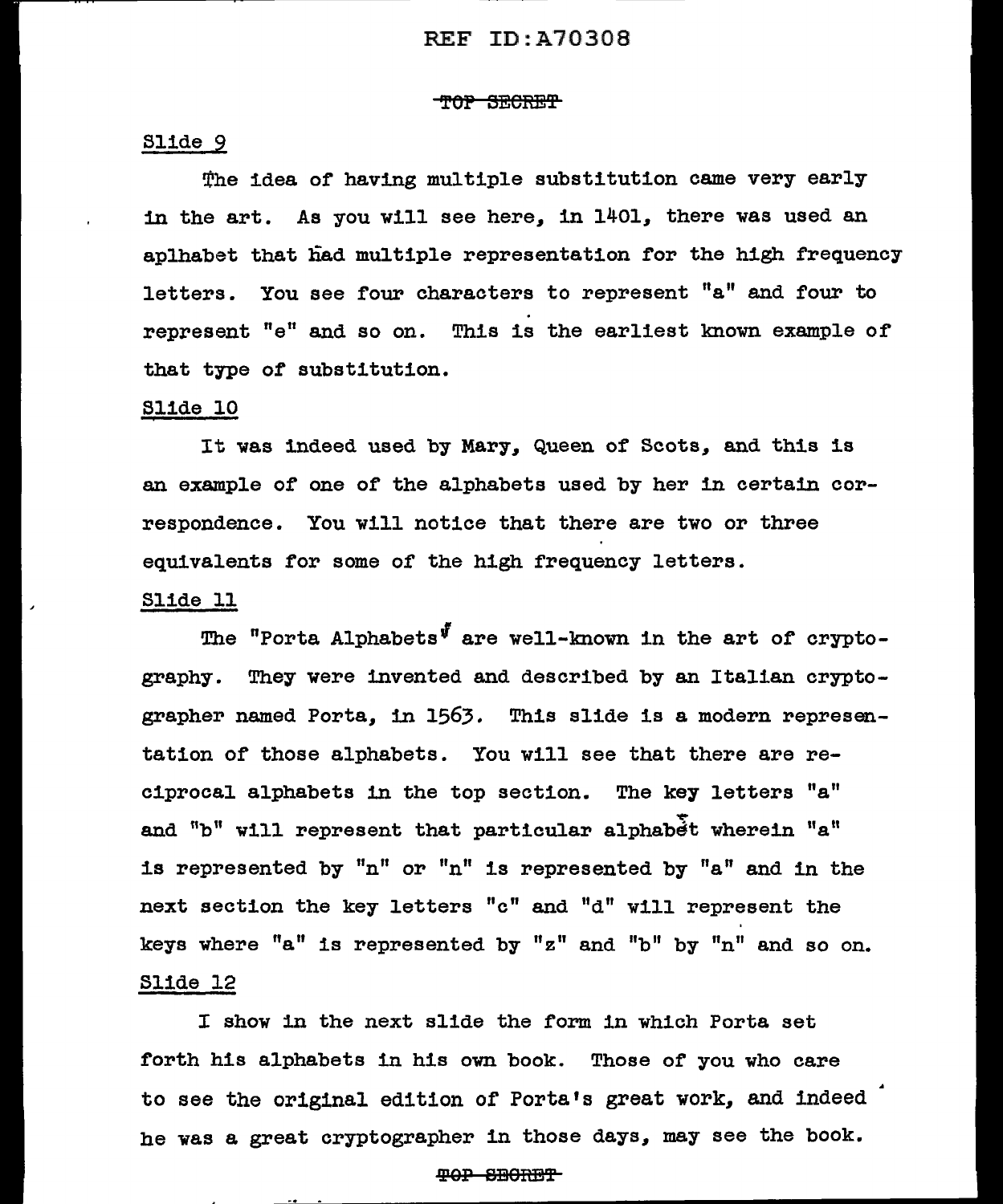#### TOP SECRET

I have it with me.

## Slide 13

This slide is turned the wrong way but it also represents a case in which the key letters can be used to produce multiple representation, or multiple-alphabet encipherment. That is a very old device used by Queen Elizabeth.

# SLIDE No. 2

# Slide 14

In this case you will notice that the key words are optimuss dominus, and in order to represent a letter of the plain text you take the co-ordinates which indicate the position occupied in the diagram by the letter that you are enciphering. *"A",* for example, would be represented by "OD", and so on.

# Slide 15

Many of you have heard about the Viginere Square. This was supposed to have been invented by a great French crypyographer and described by him in a book about  $1587$ . The square consists of 26 normal alphabets, simply arranged in cyclic order, with the plain text letters at the top and the key letters at the side. The book itself shows the square in a little different form.

## Slide 16

Here you will notice that the key letters and the plain text letters at the top and side are displaced a bit and, in

#### TOP SECRET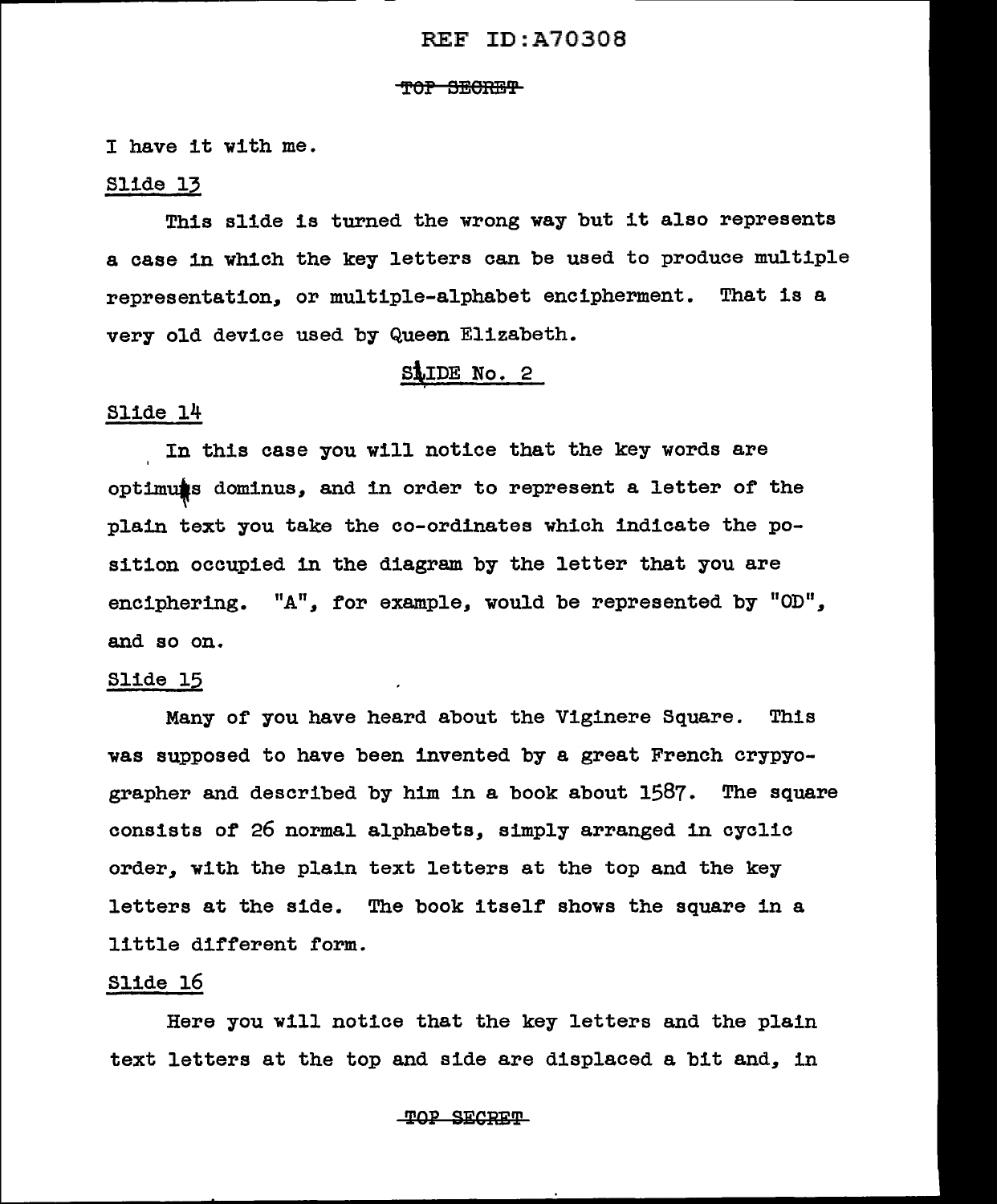#### <del>-TOP SECRET</del>

fact, Viginere does not say that the key letters and the letters at the top have to be in normal order. He says you can mix those up if you wish *to,* and that is a point which has been overlooked by pretty nearly all commentators on Viginere's work.

# Slide 16

J

Francis Bacon was very much interested in cryptography. In one of his earliest books, De Augmentes Scientarium, he published a description of a cipher system which he says he invepted when he was a youth in Paris, and that was over forty years before. I found it interesting enough to show you what it is about. Bacon says, draw up a biliteral alphabet - you will see that at the upper part of the left hand corner of the slide - in which you have fiye "a's" representing the letter "a" and  $\frac{1}{2}$   $\frac{1}{2}$   $\frac{1}{2}$  "a's" and a "b" representing the letter "b" and so on. In other words, what you have here are permutations of two things through five places giving you a possible alphabet of 32 characters. But we only need 24 of ' those. In those days "1 and *j",* and "u and *v",* were considered the same letters. So there are the 24 permutations which Bacon says we can use for a biliteral alphabet. Then he goes on and says if you want to represent a plain text word by means of such an alphabet, just replace the letters of the word by the permutations given in your alphabet. So you have in the lower part of the left hand slide an example, "fuge,"

#### <del>-TOP SEORET</del>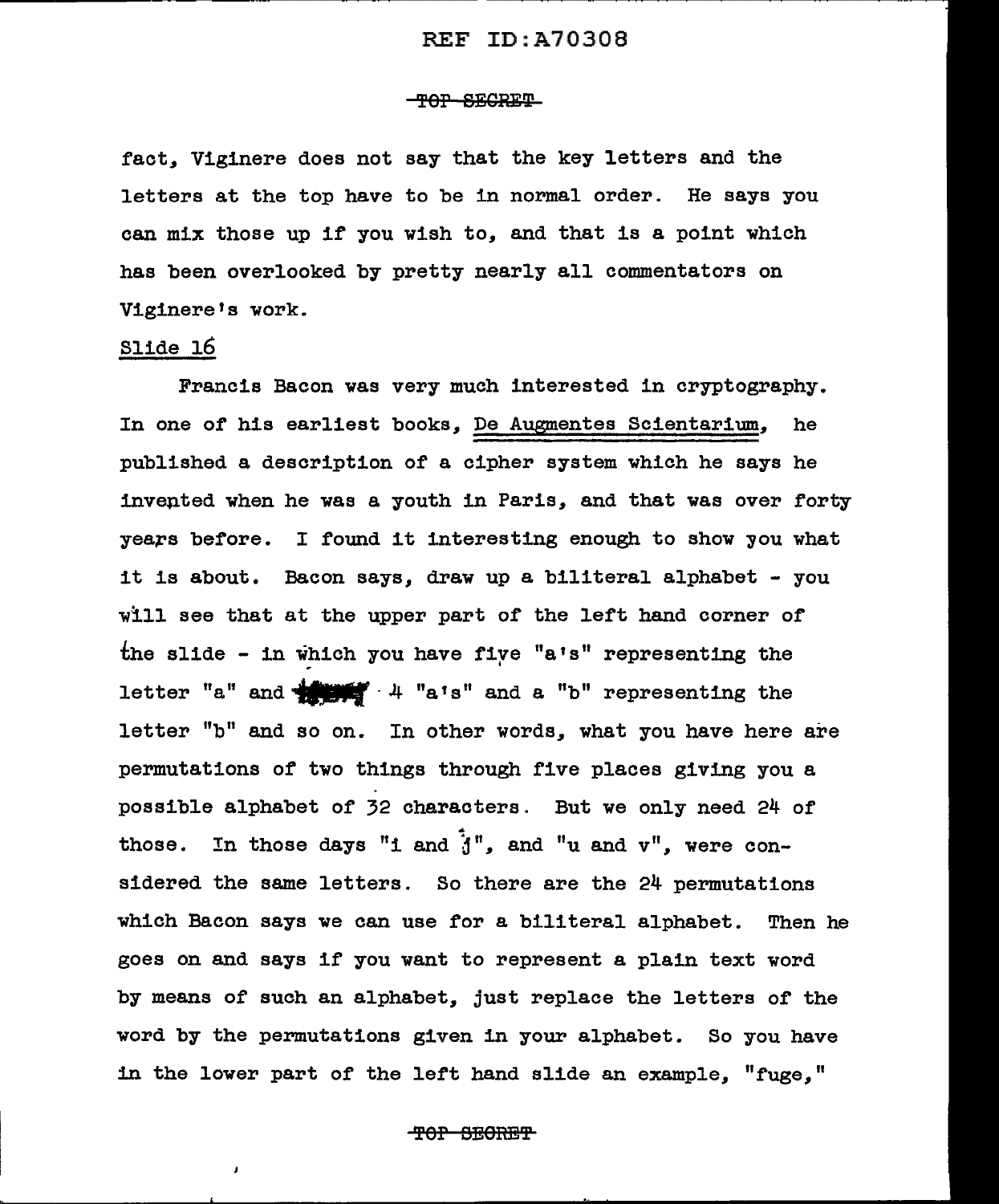#### T6P SEGRET

in which the letter "f" is represented by  $"A, A, B, A, B,$ " the "u" by "B,  $A, A, B, B$ ," and so on.

### Slide 17

Now here is an example of the way in which you would use such an alphabet in a very simple, rather amusing form. This was done for me by a doctor friend of mine who got interested in the subject, and the bricks are of' two kinds, you will notice in this castle. Some of them are plain and some of them are shaded. And if you cinsider a brick which is plain as an " $a$ " form and one which has shading,  $a$  "b" form, and start reading those bricks from left to right and from the top downward this is what the message says:

"My business is to write prescriptions and then to see my doses taken; but now I find I spend my time endeavoring to out-Bacon Bacon."

# Slide 18

Here is a further example of that same sort of alphabet. Here is a picture. It might pass any sort of scrutiny by a censor, but if you examine it very carefully you will see that some of those officers are looking straight forward and some are looking to the left side or the right side. If you will assign the letter "a" to any of the officers who are looking straight forward, and the letter "b" to those who are looking to one side or the other, and take them in groups of *5,* beginning at the rear row, the left hand part of the picture, you will get the following message: Knowledge is power". That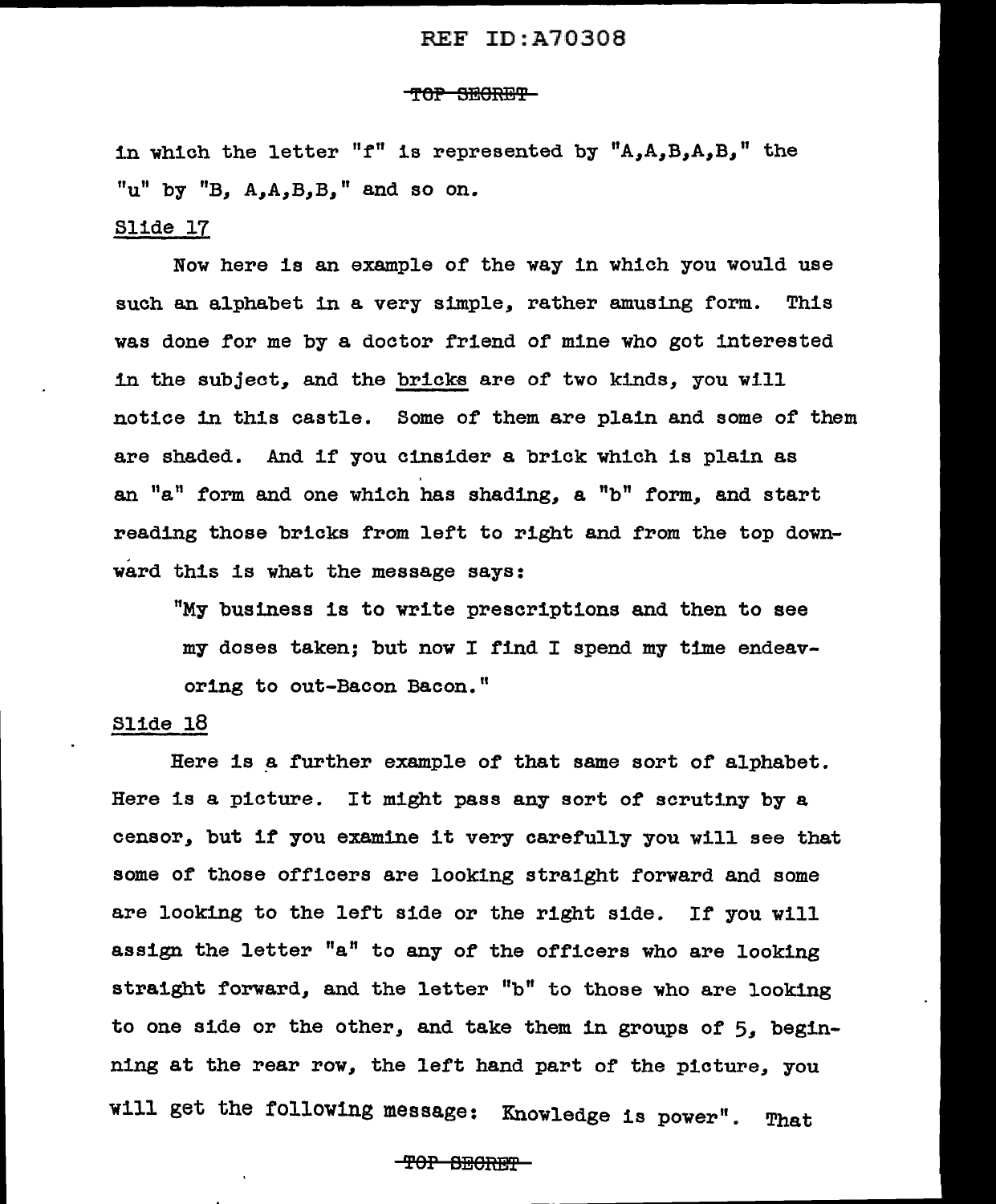### TOP SEGRET

incidentally is a picture or the first class 1n cryptography 1n the United States operated 1n the last war. I had the good fortune to be director or that school. It was out in Chicago. Slide 19

Now, Bacon goes on to say that that is a very simple scheme, but we are going to make it a little bit better. We are going to show you how to enfold a message 1n an external text so that it will not be evident that you are conveying a cipher message, or a secret message. So he draws up what he ca1ls a bi-formed alphabet in which you have two kinds or capital "A's" and two kinds or small "a•s" and 2 kinds or capital "B's" and two kinds or small "b's", etc. Then if you will take those capital letters or the two different kinds and the small letters or the two different kinds, and manipulate them in accordance with the requirements or the secret message which you want to enfold, you can put across, externally, an innocent-looking message, but it will contain an internal secret message. As for example, in this case: *PVl-o ..:.tCl-C..* ~ Here is a message which reads "Berta terrais" etc. "All is lost; Mioris is killed; the soldiers want food; we can neither get hence nor stay longer here." It's a difficult situation to be in. But here is how he enfolds the message. On the right hana side, you will see the external message in which that secret message has been enfolded by a proper use

**TOP BEORET**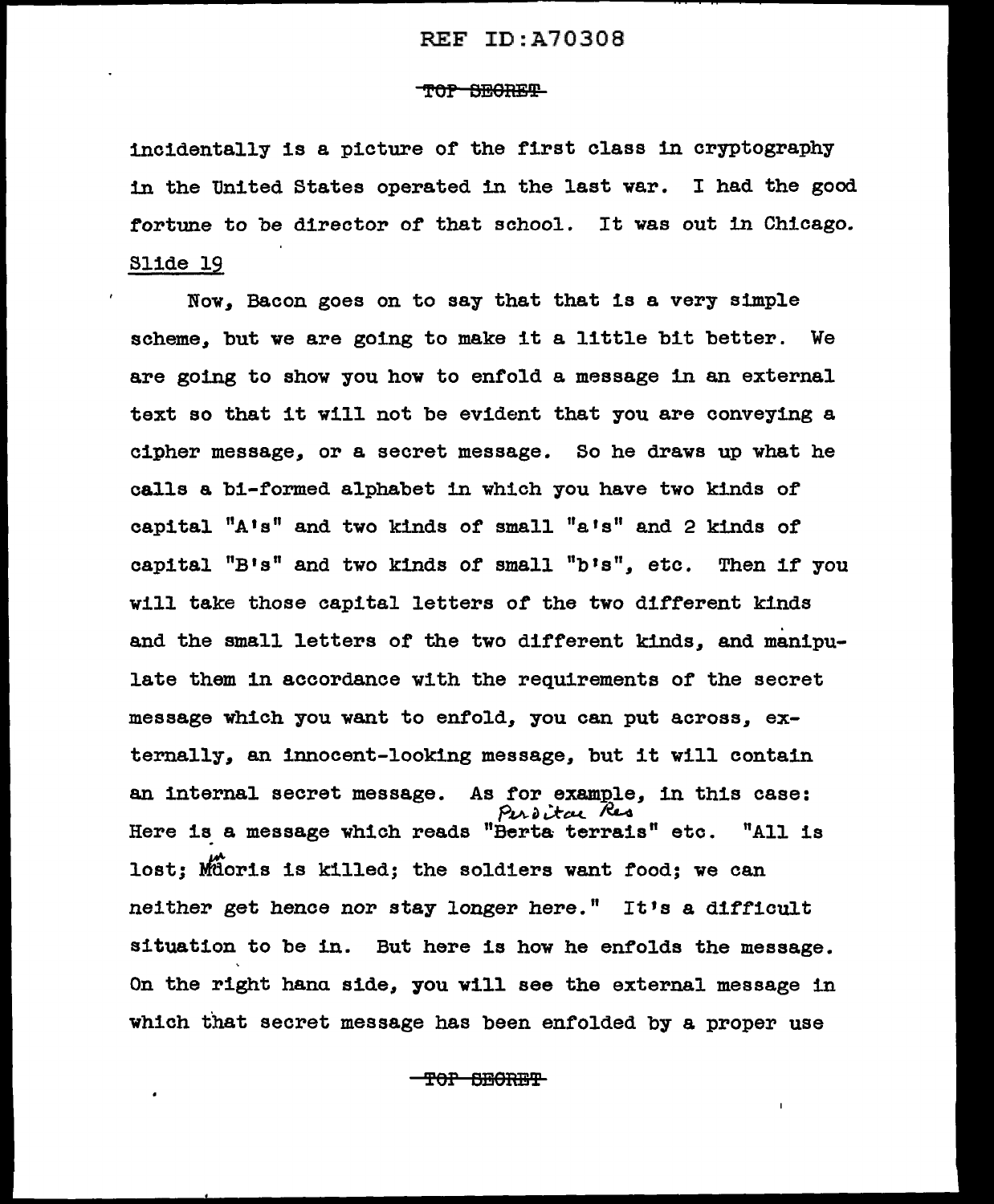## 'f 0P SBORB'P

or the two different kinds or type.

## Slide 20

Now I have often had people say to me. "Well, that sort of thing is pretty far-fetched. I don't think that anybody could get away with a secret message enfolded in that manner today. But I think that it is possible. For example, here is a paragraph which I put in one of the texts which I wrote a number of years ago, and it contains a secret message, and I doubt very much whether anybody would suspect that it does contain a secret message. In fact, if I hadn't put the footnote 2, there which reads" "the sub-paragraph which the student has just read contains a hidden cryptographic message. "With the hints given in paragraph 35e. let the student see if he can find it" In fact I believe if I had not done this, nobody would ever suspect that it contains a secret message; and even with that hint there have been very few people who have solved and found the secret message. I won't give that message to you right now.

## Slide 21

Thomas Jefferson used a simple code. In fact it is what we call a syllabary, today. Here is a section of that syllabary. You will see that the plain text words are represented by combinations of digits. This is the deciphering section of that syllabary. You will see that the numbers run in numerical order and are accompanied by their meanings, and those are in

#### TOP SECRET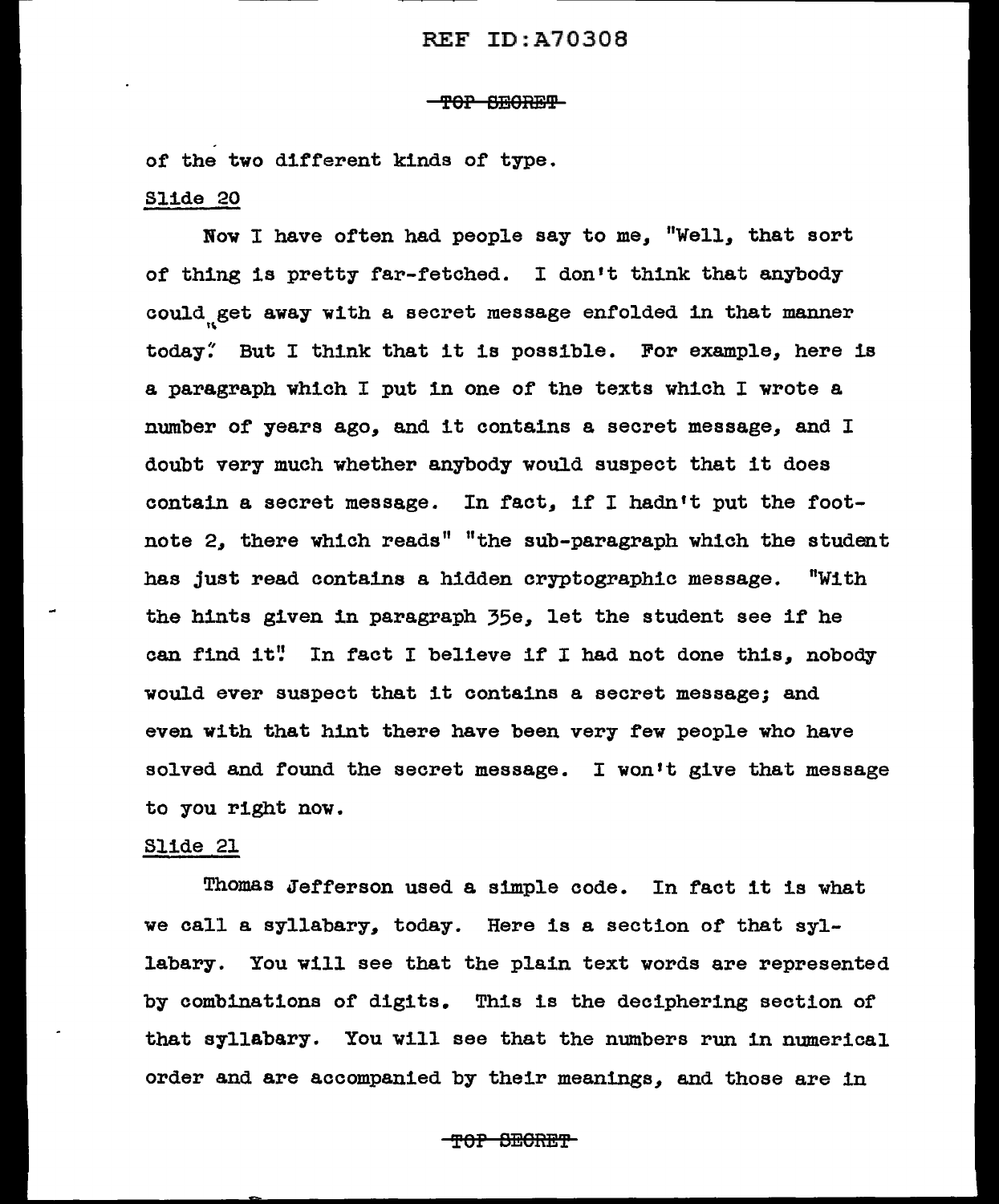#### <del>TOP SEORET</del>

random order. There was, of course an encoding version in which the words and the phrases, a few of them, arranged in alphabetical order accompanied by their eqtivalent code groups in random order.

Slide 22<br>Here is a picture taken from a front spiece of an old book or cryptography, dated 1794. The lady at the desk, I presume, is the version of the WAC<sub>s</sub> that they had in those days. The gentleman who is dictating to her is giving her a plain language message to encipher. She has before her something which is labeled, "Table a Chemirier"! I guess she is enciphering the message, and in the cabinets and drawers alongside the wall you see the various keys or key lists that were used in those days. At the top you have bottles or containers that no doubt contain secret ink materials.

# Slide 23

This slide shows a photograph of a message which is known today as the Benedict Arnold "indecipherable cow" letter. Nobody has suceeded in finding the meaning of this message. Obviously, there isn't enough of it here to do anything with. The secret meanings of certain of the words were agreed upon between Arnold and his correspondent. The message begins, "I have bought a cow and calf from General John Joseph Bullus! and so forth. I don't think that anybody will succeed in deciphering this message. I show it merely as a matter of interest.

#### <u> ጥ በ P</u> **SECRET**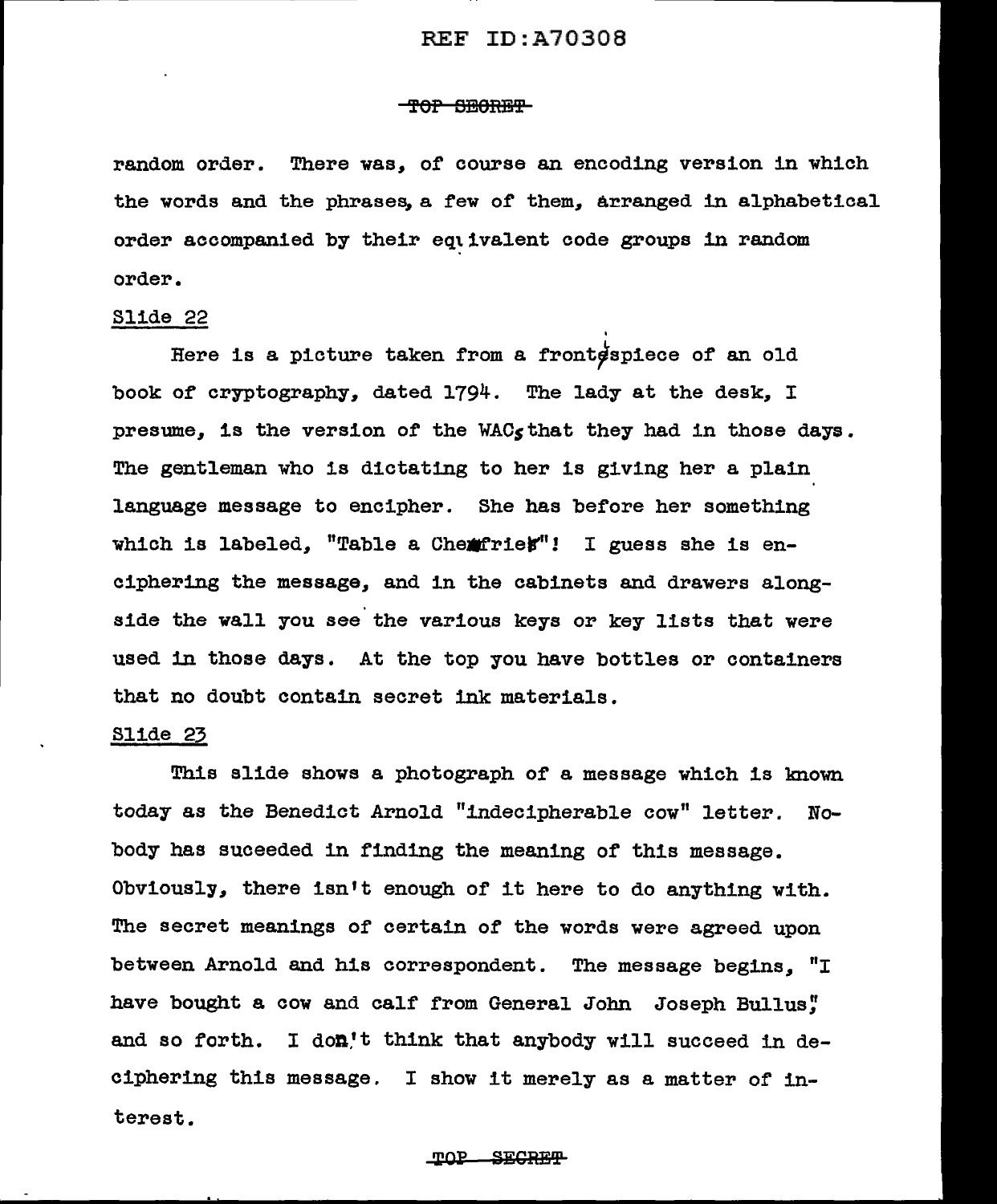#### TOP SEORET

### Slide 24

The use or cryptography had considerable stimulus during our Civil War. Here is an instrument which was used by the Confederate Army, captured at the Battle of Vicksburg. Cryptographically it is nothing but the Viginere cipher in which the Viginere table has been wrapped around the ·cylinder and the pointers that you see on the bar at the top can be slid into position, one to represent your plain text letters, and the other to represent the key letter; and then you could rotate the cylinder forward or backward as you had to find the letters involved.

#### SJ.ide 25

This message was supposed to have sent by President Lincoln in 1862. It is addressed as you see to General Burnside, Falmouth, Va. And if you read it from left to right, it doesn't make very much sense, but if you will read backwards you will see that it does contain a pretty good message. "If  $I$  should be in a boat off Aquia Creek at dark tomorrow. Wednesday evening, could you without inconvernence meet -see the  $w \circ R$ fl $\frac{1}{2}$  represents meat - and pass an hour or two with me. A.  $LincoIn.$ " I don't know how authentic this is. I came across th.7.<br>The source is Bated it in a secret British text on cryptography. Slide 26 Pinole

The Federal Army used a cipher known as the route cipher. In this form they would have a design or certain dimensions --

'POP SEORE'P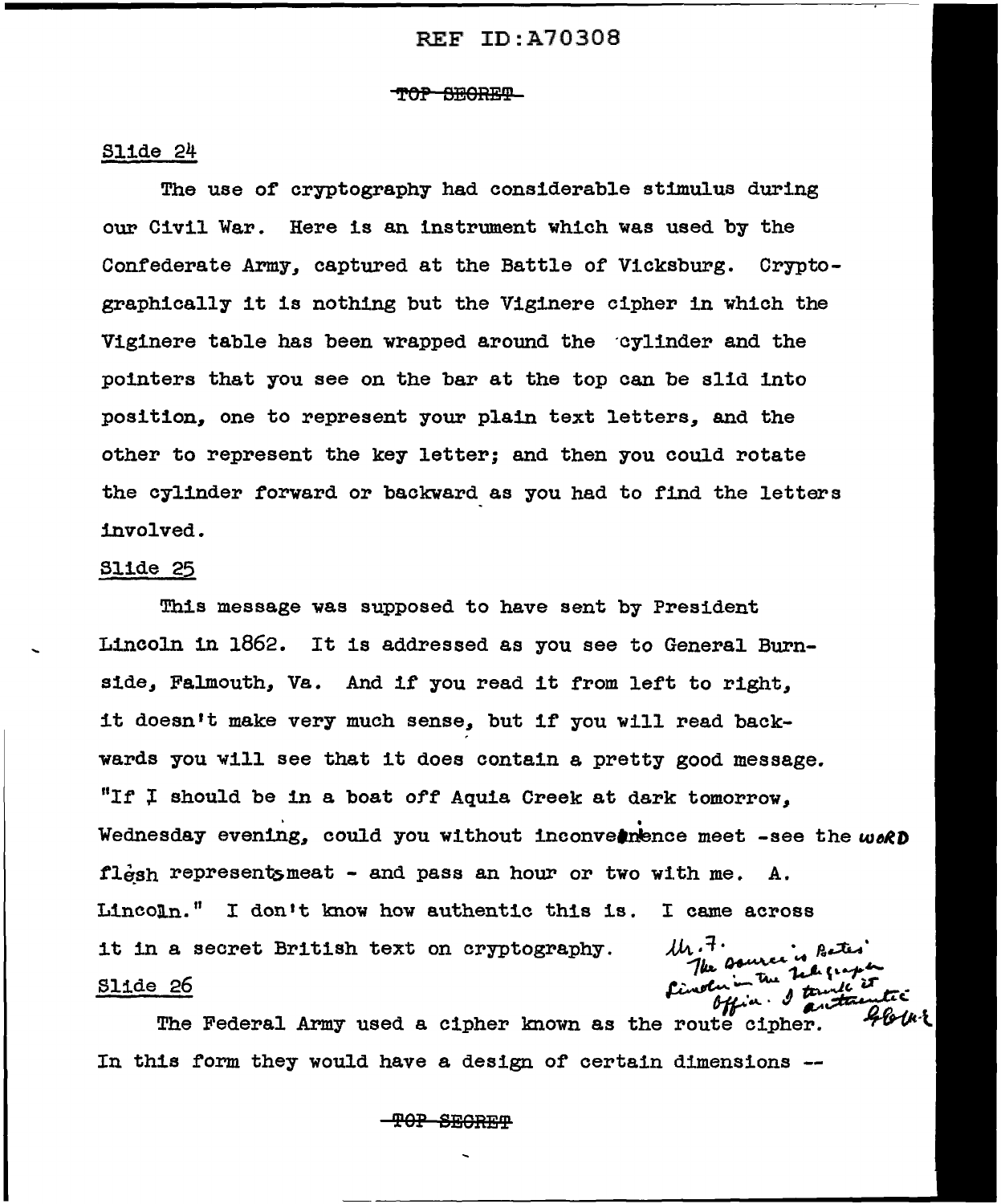#### <del>-TOP SEORET</del>

certain number of columns and rows and the message would be inscribed in that design and taken out by following a certain route as you will notice in this case of this example. The top diagram begins with the number one in the lower right hand corner. After you had written your message in that design you would take the words out by taking the last work in the last row and then going up the column and then diagonally to the left and so on. In addition, to that simple form of transposition they had arbitary groups which represented the names of important people. For example, the president of the United States was represented by  $A$ dam or Asia; the secretary of state by Abel or Austria, etc.

# Slide 27

Here is an actual message which was sent in a system of that sort and addressed to General Grant. "For U. S. Grant, no expedition to Texas will be undertaken," and so forth.

## SIDE 3

### Slide 28

The period of the World War we come to next, the first world war. I want to show you some examples or the cryptography used by the various belligerEnts.

Here is the type of cipher used by the Russians. The plain text alphabet is seen at the top and then underneath are several rows of cipher equivalents composed of two-digit

# $P$ OP SECRET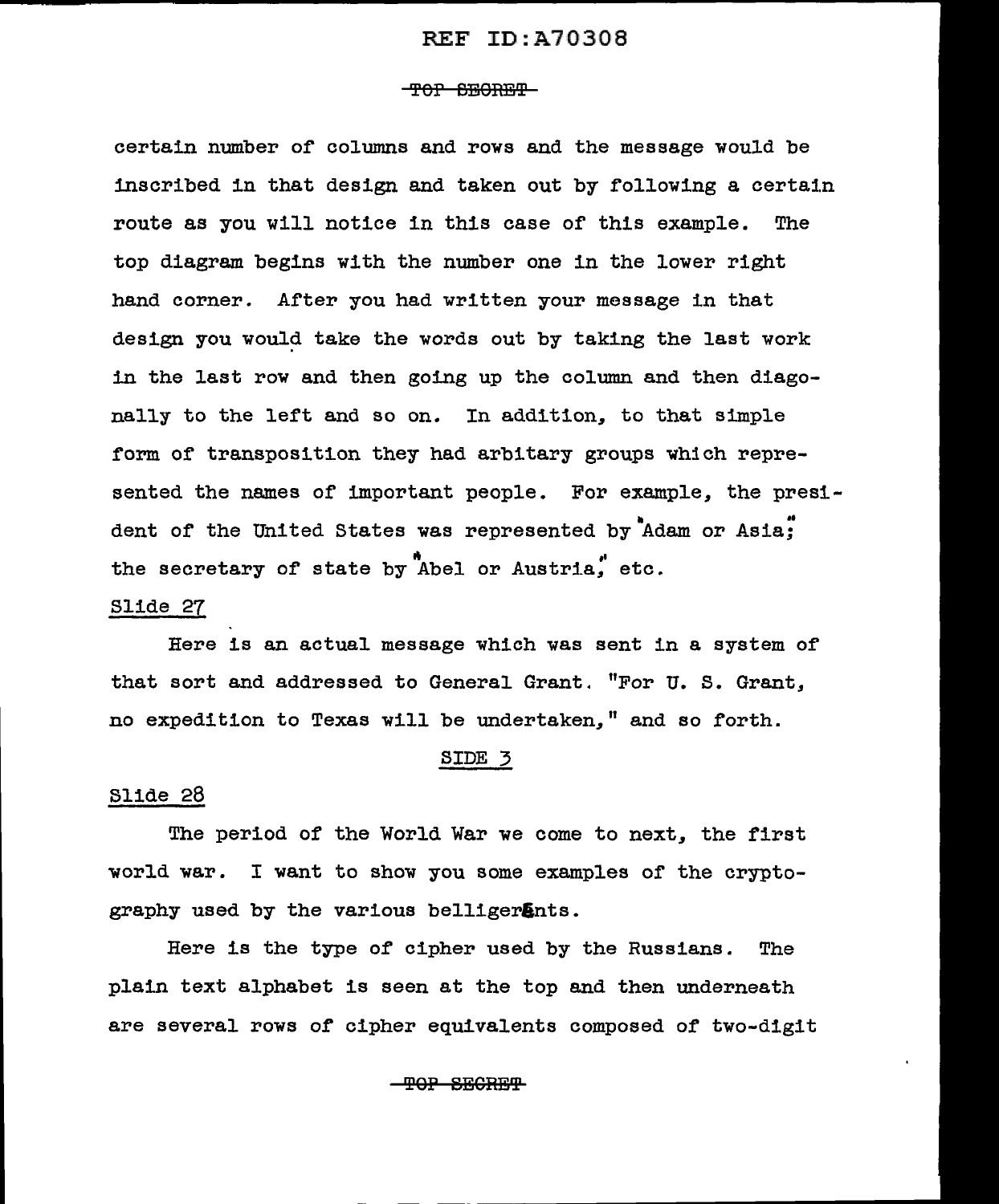## -TOP SECRET

combinations. The key is shown in the first column - 31456782, apparently taken from about 10 different lines of numbers and rearranged according to the key for the day. The table below is the deciphering version of that same system. You will notice that in the enciphering version the equivalents for the letters are in random order so that you had to have a deciphering version of the same system. You will notice that in the enciphering version the equivalents for the letters are in random order so that you had to have a deciphering table. Slide 29

Here is the type or cipher which was used by the French Army at one time in World War I period. They had a transposition rectangle made up or a certain number of columns with the day numbers at the top and instead of taking the letters out or the columns in simple key number order, they drew diagonals through certain places in that diagram and took the letters out of the diagonals first; and then they took the remaining letters out of the columns in key number I won't undertake to go through this example, but you will see that it is a bit more complicated than simply taking the letters out of the columns in key number order.

## Slide 30

The Italians used a modified form of Viginere square. Here it is. Instead of having letters to represent the letters of the plain text they had numbers, but the basic principle of the scheme is exactly the same as the Vieginere

~OP SBGREW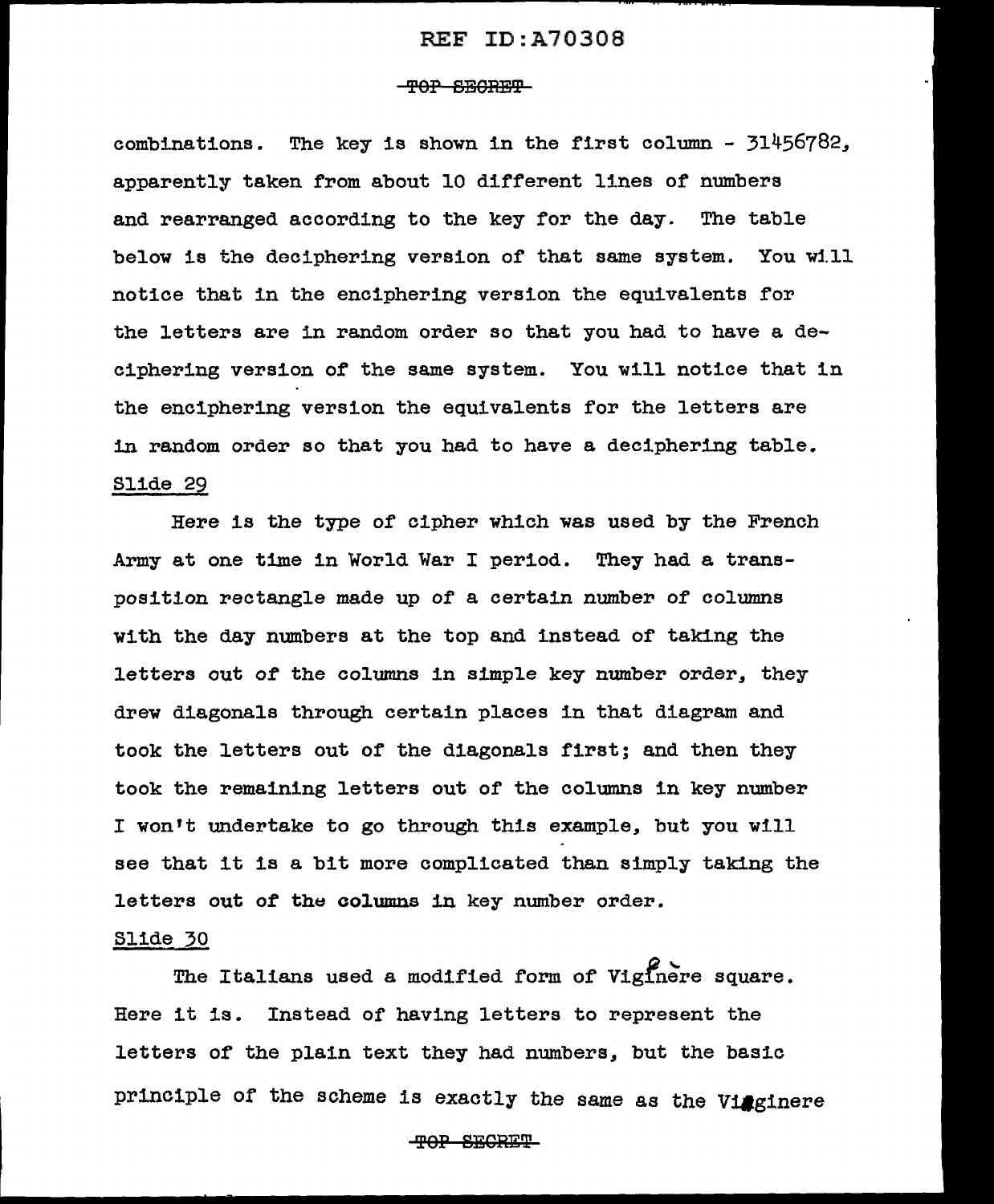#### ''<del>NOP SECRET</del>

square which I showed you a few minutes ago. The numbers internally in that square, you see, run in strict serial order. Slide 31

The Germans used a form of Cipher which we call the "adfgvx" cipher because the text of the messages consisted solely of .the letters  $"adfgvx"$ . The method of encipherment is as follows: Suppose you had a message, plain text: "request reenforcements immediately." There would be a. square with the key internally disposed in the lines and columns as you will see at the upper right hand corner. In that particular square the letters read to QU. I can't make out the next one. 5ST. etc. disarranged internally. The co-ordinates are in normal fashion, adfgvx, both at the side and at the top. Now you encipher your message first by replacing the letters of your plain text by the two letter combinations given by this cipher square. As you will see the line marked biliteral substitution,  $"r"$  is represented by " $xd$ ", " $\underline{e}$ ", by " $af$ ", " $q$ " by " $aa$ " and, so on. The next step is to have a key word from which you derive a sequence of numbers in disarranged order. You will find alongside the expression "key word":  $t$  the quick brown fox jumped." And the key numbers 14, 16, 6, 2, etc. derived by numbering the letters of that key sequence in accordance with the position the letters occupy in the normal alphabet. Next thing is to take the two letter equivalents for this plain text message and write them underneath the columns and

**-TOP SECRET**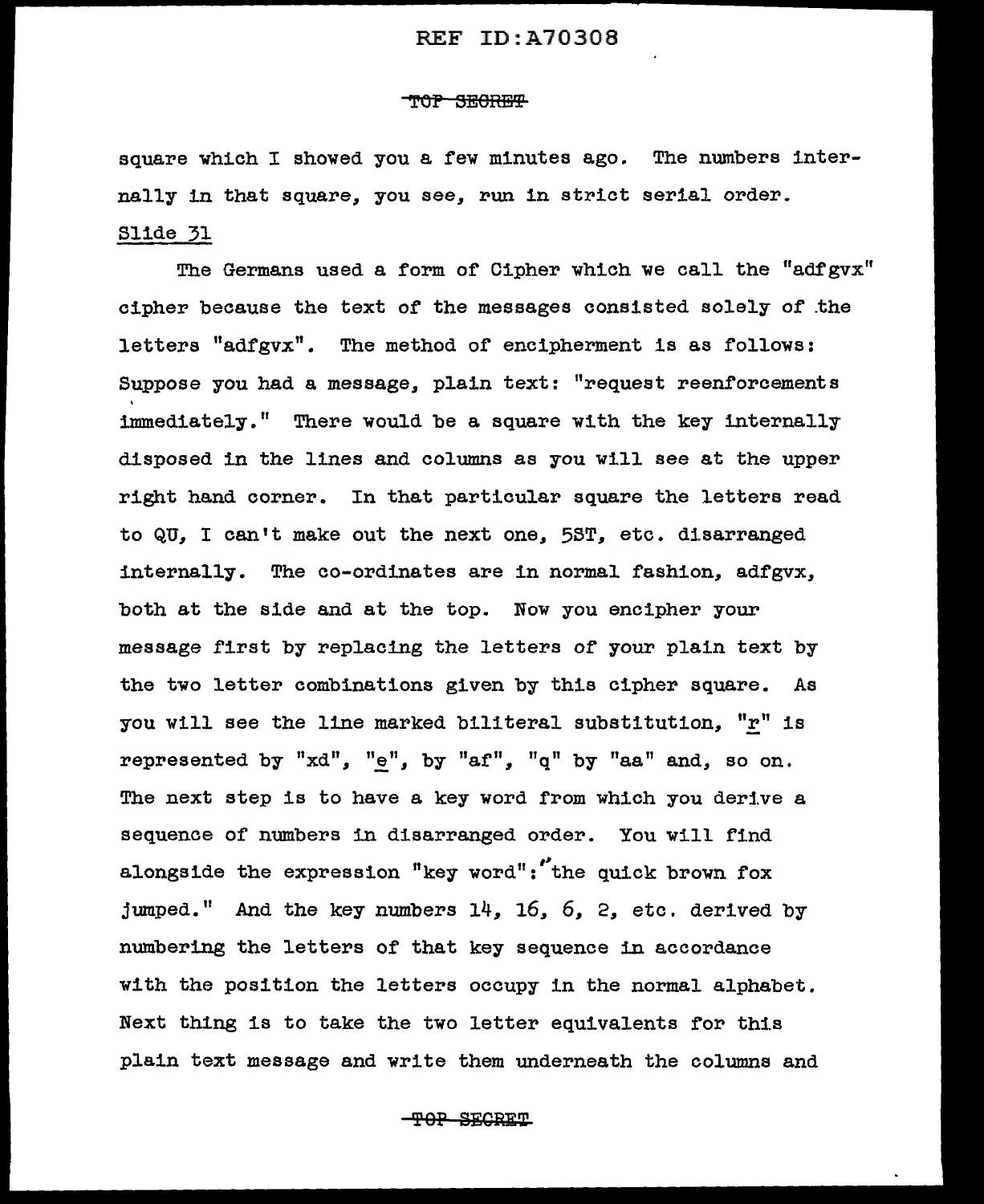### TOP SECRET

the diagram formed by putting down those key numbers. As you will see the letter "r" in the upper part of the diagram 1.s represented by "xd", so you have "xd" in the first two positions of the first line of the final diagram. Next comes "af", "aa", "ad", etc. When you have finished writing out those two letter equivalents in that fashion then you take the letters out of the columns 1n key number order. In this case, the message begins "adaf". You see where the column is headed by the digit 1, so that you will see what the transposed text is like. That is a pretty complicated cipher and I might say that in those days this cipher was used by the high command for only its most important messages. We didn't know in those days how to solve this type of traffic unless there were some special cases to work with; for example, messages which began alike or messages which ended in a similar fashion. But nevertheless, and despite the fact that we could only handle the traffic when we had those favorable cases, we did succeed in reading approximately 75% of all the traffic that was transmitted in that system.

#### Slide 32

Now we come to a bit about code. Roughly code is a type of cryptography in which entire words and phrases, sometimes entire sentences, are replaced by groups of letters. Here you see an example of a type of code which you can obtain by going to a telegraph or cable office. This is one

## **TOP SECRET**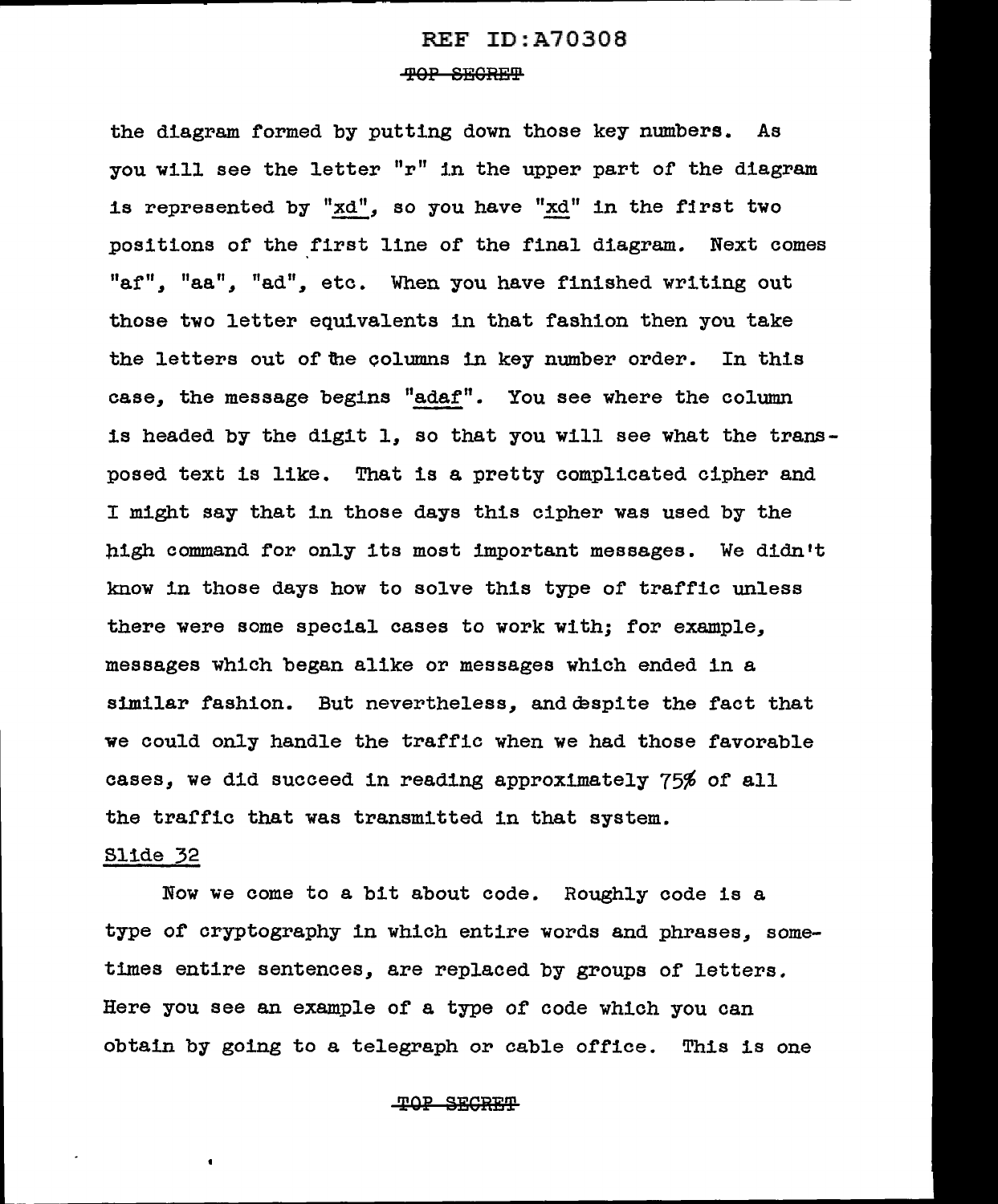#### **-TOP SECRET**

put out a number of years ago by the Commerscal Cable Company. The code groups you see in the heavy black letters are all five-letter groups. They differ from one another by at least two letters. If you will take any one of them you will find that there are two letters which distinguish that group from any other group in that code. The method of use of course if very simple. You replace the words and phrases that you wish to transmit by the equivalent code groups as you find them in the book.

#### Slide 33

Now there are all sorts of codes suited to different businesses, specializing in rubber, textiles, automobiles. etc. Here I show you a slide of a code used in China called the "Official Chinese Telegraph<sup>\$</sup>Code". In this example the characters are disposed in regular rows and columns 100 of them to a page and each character is represented by a number. A very simple method of use.

#### Slide 34

Here is an interesting example of a highly specialized code. There are as you know lots of people who beli.eve in the treatment of disease, not by means of medicines, by by the use of proper words; and here is a code gotten out by a meta physician who believed in the treatment of disease<br>by the word method; and he fixed it up so that even if he  $\mathcal{L}^{\text{max}}$ ..

#### <del>TOP SECRET</del>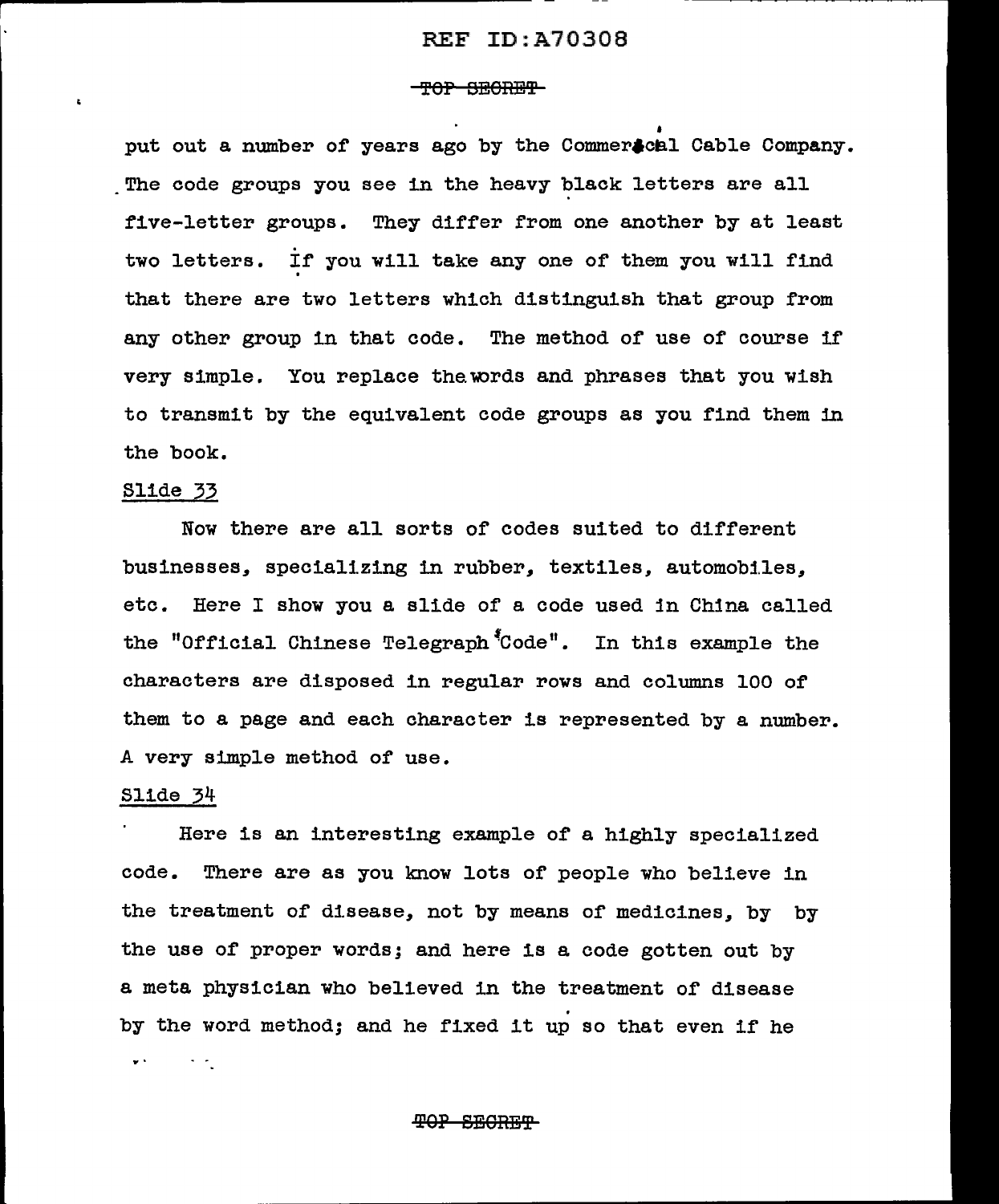#### TOP BEORET

was away, or if the patient was away, he could treat the patient by means of the proper message. In this he was apparently well versed in some of the phases of practical cryptography. His code groups show not only a two-letter difference but a three-letter difference. He realized that it might be pretty serious matter to have a mistake made in transmission. and so he wanted to insure that the mistakes would be corrected. It would be a rather serious thing if you were to think that you were suffering from delerium tremens and got treated for coma.

# Slide #35

A French Army Code of the World War 1 period. Here you see the plain text codes are in alphabetic order accompanied by code groups in random order. The groups in this case being 4-digit groups and therefore thissort of a code required two parts, an encoding version and a decoding version. This is a picture of the encoding version.

## Slide #36

The code used by the German Army. I think I should mention that in the World War 1 period the use of code books did not begin until about 1917. It was thought at that time that the code books could not be produced in the field and nobody tried it until the Germans first came out with one the latter part of 1916. This is a picture of a couple of pages from the codebook captured in early 1918. The plain

TOP BEORET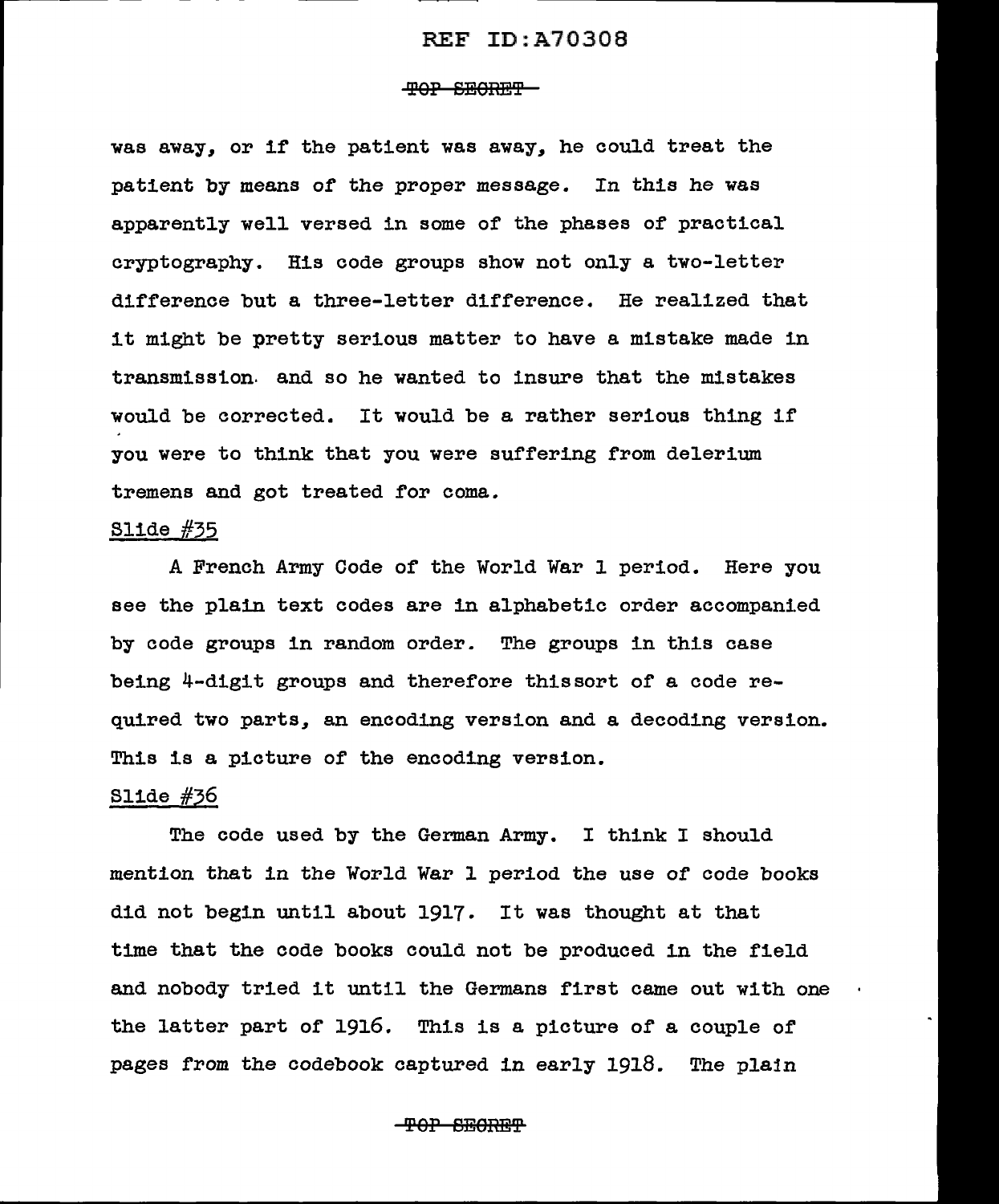## 'f'OP BElORB'f'

text words you will notice are in the left hand side of the columns and the code groups at the right. In this code, the groups begin with the letters "K-R-U-S-A", so we call it the "Krusa" code. You will' see that some of the words have more than one equivalent, and at the bottom of the page you see what are called "Blinde Signalen", which means "dummy groups" Slide #37

When the American Army first got to France, they were in a rather bad way for codes. Here is an authentic example or a code made up under the circumstances and it is rather interesting to me. You will see that was used by the 52nd Infantry Brigade dated 17th of April 1918. If you wanted to indicate "casualties", the word "killed" was reported by "strike out"; "seriously wounded" - "base on balls", "slightly wounded" - "hit by pitch ball". In the lower part I notice some very interesting names probably of no significance to most of my audience. I wander if anyone of you remembers who Johnson, was or Leonard or Wagner, etc.

# Slide #38

Here is a picture of a page from a British field code. They had the code sectionalized. Here for example, is a section on "gas and gas attack" relating to our forces and long phrases in complete sentences representedby 3-digit groups in numerical order. This, of course, required encipherment so that it was a two-spp process for them.

TOP BEGREP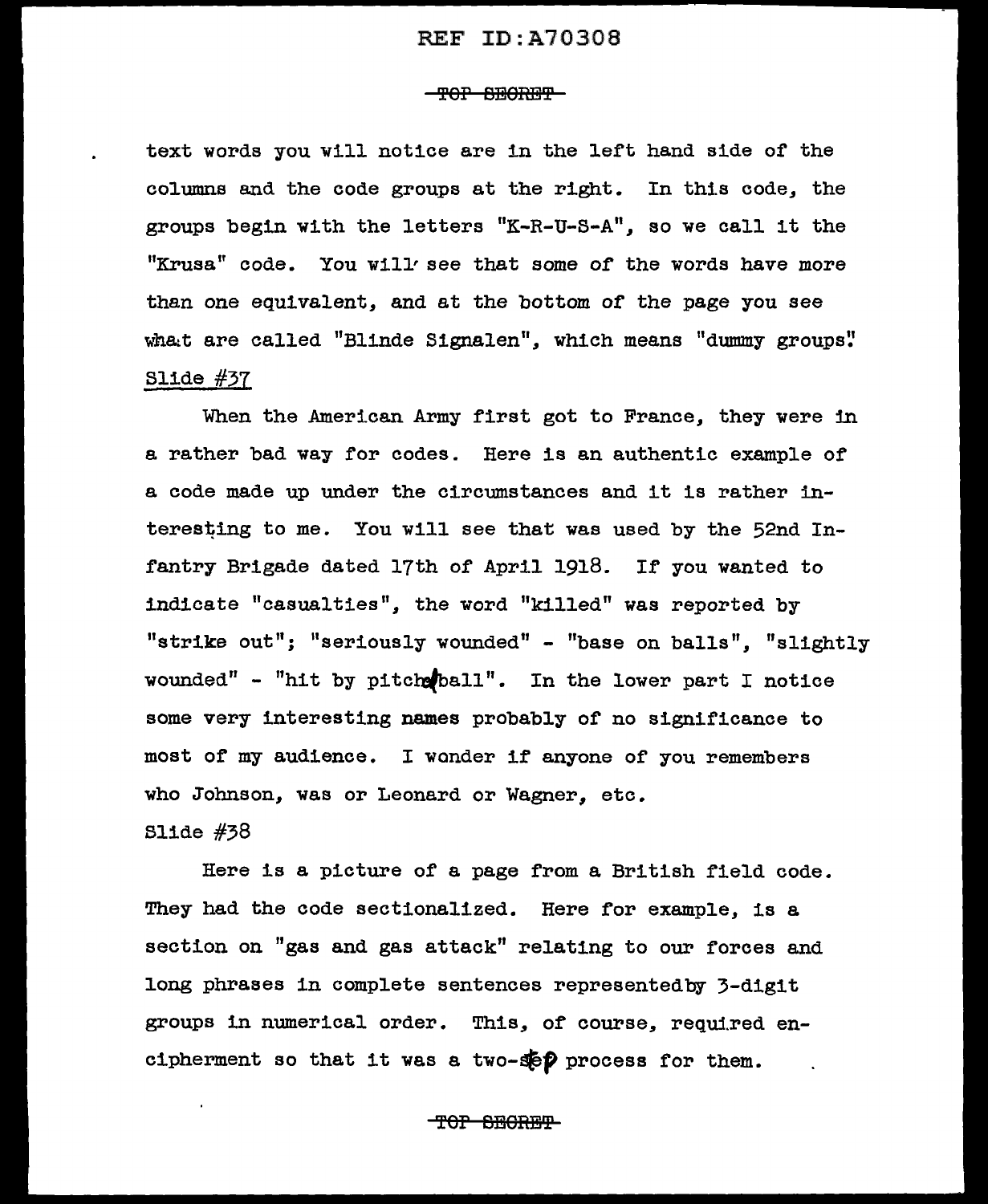# Slide #39

Now when the Americans came, we didn't have any codes, as I told you, but we first began using what was called the "playfair cipher", copied from the British, as a matter of fact. Here is an example of how the "playfair cipher" operates. You have a keyword which is inscribed in a square with the rest of the unused letters of the alphabet in a normal sequence. This square happens to have only 25 positions, so that the letter I and the letter J are treated as the same letter. Now, if you have a message "The enemy moves at dawn" and you want to encipher that, you have to follow certain rules for drawing up your equivalents. The letters  $"TH"$ , for example, are represented by  $"HW"$ ; a diagraphic cipher in other words. I will not undertake to tell you in detail how this cipher operates.

# Slide#40

,

 $\bar{\mathbf{x}}$ 

Well, as I told you, we first started out with the <sup>11</sup> playfa1r cipher" and then we began making up codes and here is an example of one of the field codes printed at GHQ<br>in the AEF. These codes were replaced every ten days and it was a great source of astonishment to our British and French allies that we could do that. They were unable to produce their codes nearly as rapidly as the Americans could. Here you see the words are listed in alphabetical order, accompanied by their code groups in random order; and there are many variants.

#### SIDE 4

#### <del>TOP SECRET</del>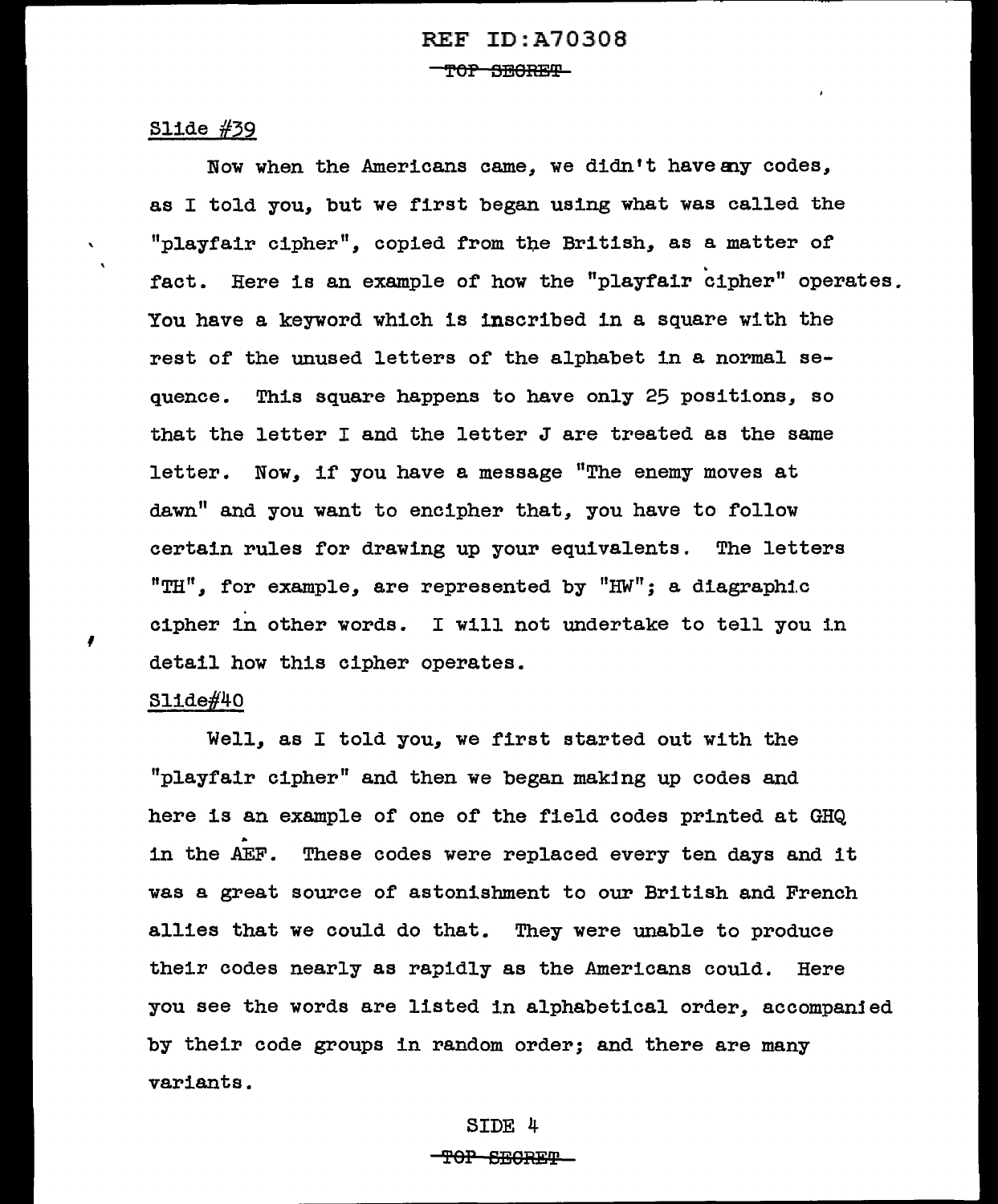۰.

'f OP SEORE'f

# Slide #41

Now we are going to take a few examples of types of ciphers which were encountered in the last war by Censorship. For example, here is a card whjch was mailed in New York on August 8, 1916 addressed to a Mr. Charles Mcalvin, in London.

# Slide  $#42$

Now on the back of that card there appeared some writing in German, but if you read it as it runs, why, it doesn't make any sense.

#### Slide #43

However, if you apply to the text a grill, which is a device containing apertures in certain positions, then  $(S11d e #44)$ 

you see that the words of the messages come out in the1.r intended order. In this case, it reads "Lieber Charles Zei Mit, etc." "Dear Charles; Be very careful with the following secret message."

# Slide  $#45$

And you could apply that grill in one or all four posftions that are possible. Now here is a form of cipher writing using music. Many people think that we have something brand new and suggest that it would be possible to convey a secret message by means of an apparently innocent sheet of music. This actually comes from a very old book of cryptography. Nevertheless, every once in a while we do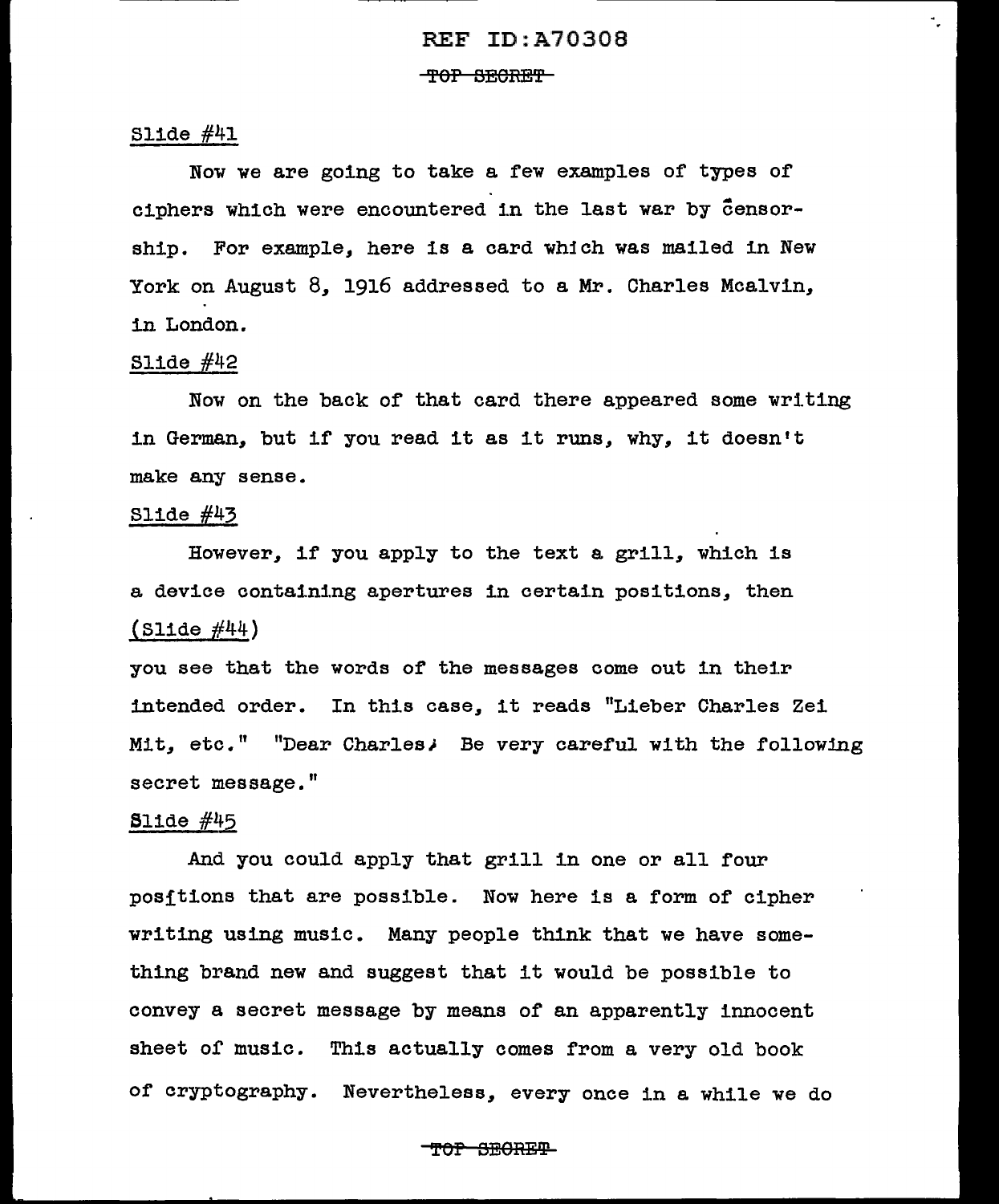## THOR FOR THE

run across instances of the use of musi.c for conveying secret messages by people who are unskilled in the arr of cryptography. Slide  $#46$ 

Here is a map which was found on the person of a spy in the last war. It is a map of a city in Denmark and nothing particularly not1.ceable about it except that if you examine it very carefully, you will see dots and dashes along one of the tramways. Now when those dots and dashes were written down,

# Slide  $#47$

they still didn't make sense, but as you will see, the elements of a simple substitution cipher have been applied to this thing. The top line of dots and dashes are in the Morse equivalent for the letters BTADC and so on. Then if you apply the particular type of cipher alphabet involved in that, the BTA comes out "OEL" the word "oil", "Oil has been received and everything is ready."

# Slide  $#48$

Many people have an idea that they can enfold a secret message in an apparently innocent text by putting the secret words in certain positions, every 4th on every 5th etc. and here is an example of a case where a person intended to have every 4th word make the sense of the secret message; but the clue is given in the second and third lines of the first paragraph. You see how the word fourth stands out in the

#### <del>TOP SECRET</del>